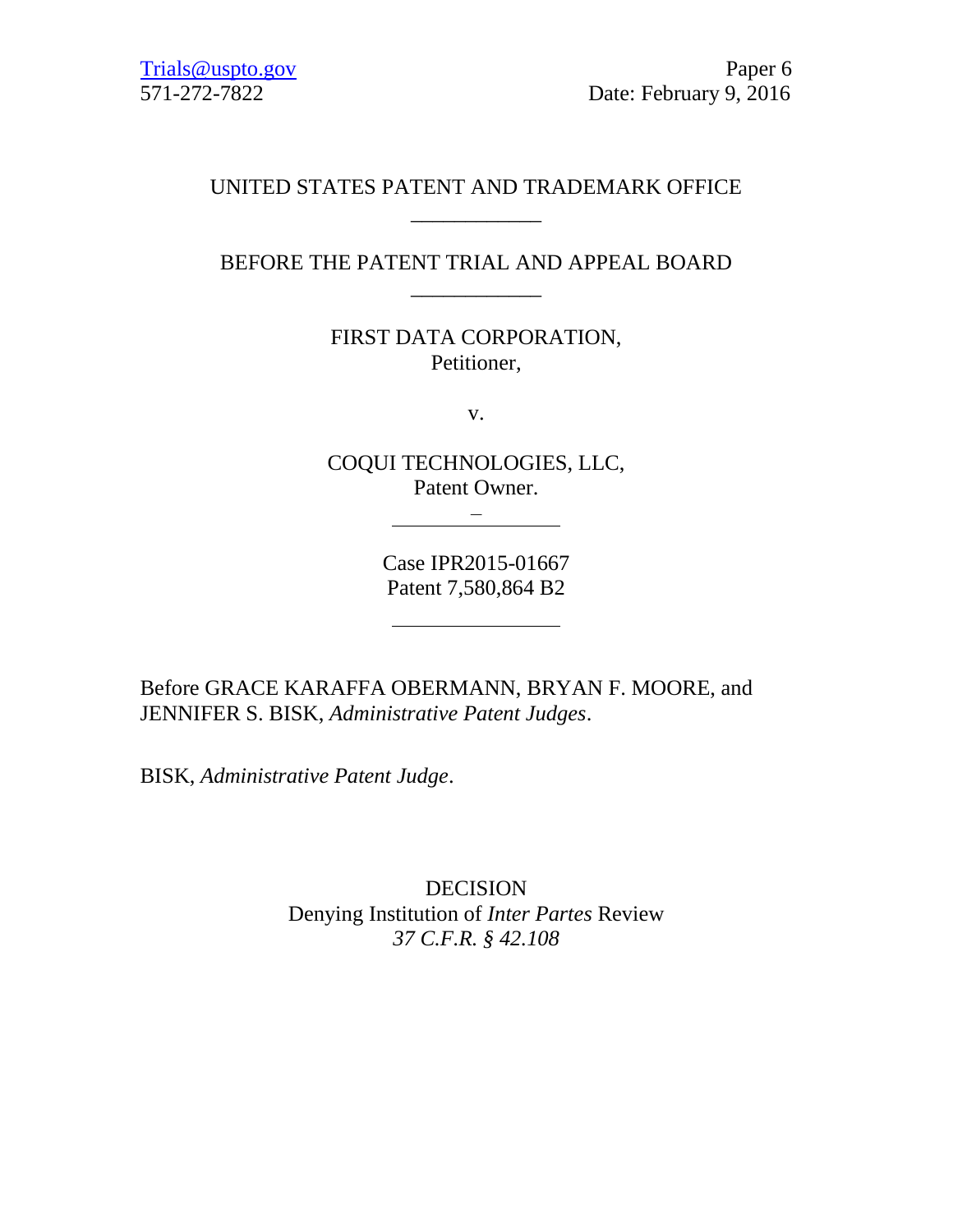# I. INTRODUCTION

Petitioner, First Data Corporation, filed a Petition to institute an *inter partes* review of claims 1–5 of U.S. Patent No. 7,580,864 B2 (Ex. 1001, "the '864 patent"). Paper 2 ("Pet.").

We have authority to determine whether to institute an *inter partes* review. 35 U.S.C. § 314(b); 37 C.F.R. § 42.4(a). Upon consideration of the Petition, we determine that Petitioner has not established a reasonable likelihood of prevailing in showing the unpatentability of the challenged claims. Accordingly, we decline to institute *inter partes* review.

*A. Related Matters*

Petitioner reports that a case in the Eastern District of Texas may affect or be affected by a decision in this proceeding.<sup>1</sup> Coqui Techs., LLC  $\nu$ . *Kohl's Corp.*, Case No. 2:15-cv-93 (E.D. Tex.). Pet. 1. Petitioner has filed a second *inter partes* review petition challenging claims 6–27 of the '864 patent—IPR2015-01668. Pet. 1.

*B. The Asserted Grounds*

 $\overline{a}$ 

Petitioner challenges claims  $1-5$  as obvious over Stoutenburg<sup>2</sup> and Karas.<sup>3</sup>

<sup>&</sup>lt;sup>1</sup> Patent Owner, however, states that "no judicial matters would affect or be affected by a decision in this proceeding." Paper 5.

<sup>&</sup>lt;sup>2</sup> U.S. Patent No. 7,086,584 B2, issued Aug. 25, 1999 (Ex. 1002). Petitioner asserts that Stoutenburg incorporates by reference U.S. Patent Application No. 2002/0104878, published Aug. 8, 2002 (Ex. 1003) ("Seifert") and, therefore, treats Seifert as part of Stoutenburg for purposes of its analysis. Pet. 2–3, n.1.

<sup>3</sup> U.S. Provisional Application 60/256,127, filed Dec. 15, 2000 (Ex. 1004).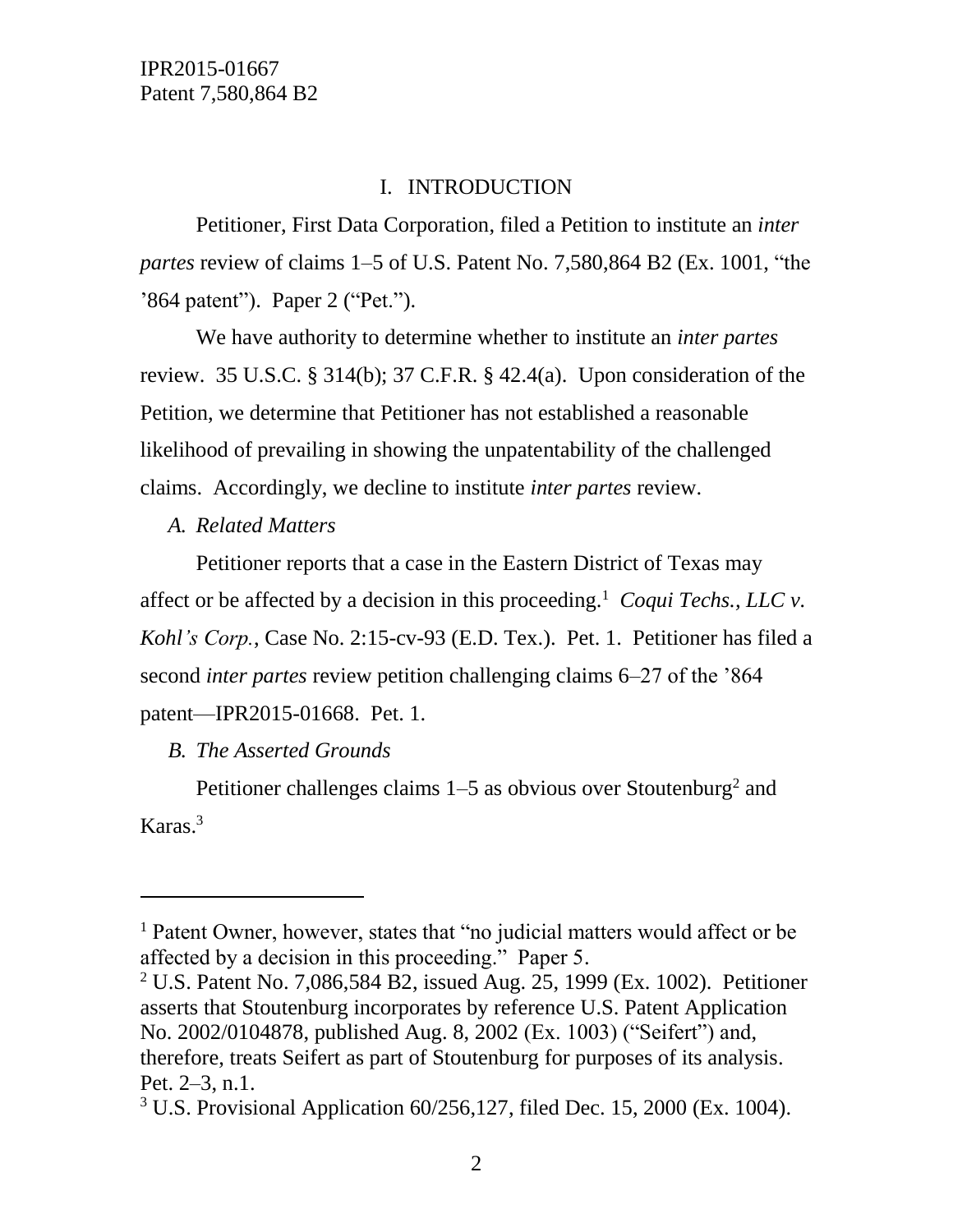# *C. The '864 Patent*

The '864 patent describes a system and method for circulating electronic gift certificates. Ex. 1001, Title. Specifically, the '864 patent describes a method for "quickly and accurately" purchasing, gifting, and using an electronic gift certificate—"a multimedia message including barcode data"—through a communication terminal over a wired or wireless network. *Id.* at Abstract, 1:7–16, 2:31–46, 11:5–6. For use of the electronic gift certificate, the barcode data can be displayed on a communications terminal. *Id.* at 7:33–35.

Figure 1 of the '864 patent is reproduced below.





Figure 1 shows a preferred embodiment of the '864 patent's electronic gift circulation system. *Id.* at 3:48–50. Electronic gift certificate service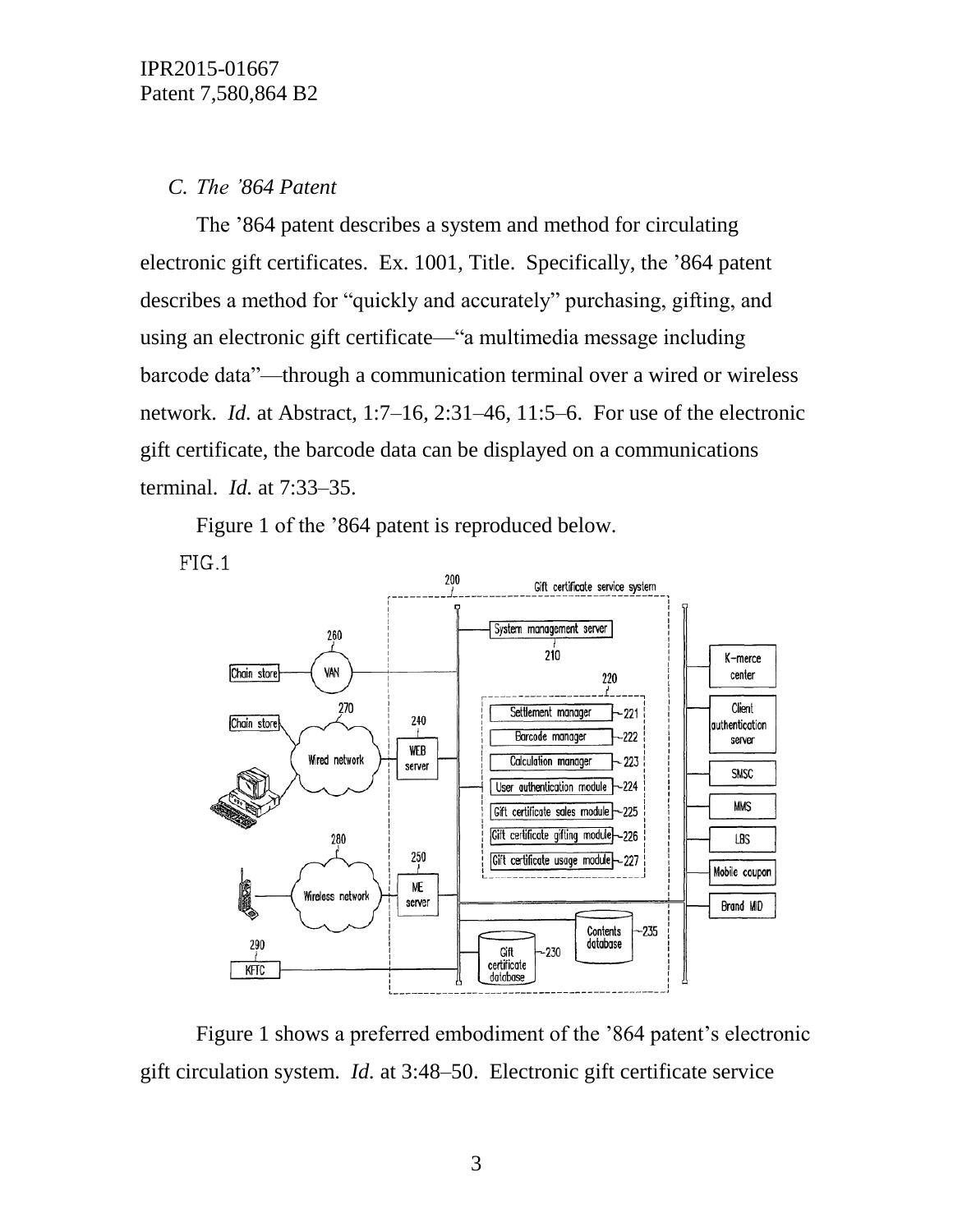system 200 includes system management server 210, gift certificate service server 220, gift certificate database 230, and contents database 235. *Id.* at 4:23–26. A chain store and a computer both access system 200 through wired network 270. *Id.* at 4:26–32. A communication terminal accesses system 200 through wireless network 280. *Id.* Server 220 authenticates and manages requests for electronic gift certificates from the communication terminal or the chain store. *Id.* at 4:47–50. Database 230 stores information related to gifting and using the electronic gift certificates, including "a gifting history and a usage history as well as a history of gift certificates bought by the client." *Id.* at 4:66–5:9.

*D. The Challenged Claims*

Petitioner challenges claims 1–5. Pet. 1. Claim 1 is independent and is reproduced below:

1. A gift certificate service system for managing sales, gifting, and usage of electronic gift certificates according to a request by a user's communication terminal through a wired network, wireless network, or both, comprising:

a gift certificate service server for managing purchase, gifting, and usage operations on the electronic gift certificates from the communication terminal;

a gift certificate database, accessed by the gift certificate service server, for storing electronic gift certificate information prior to transferring the gift certificate to a transferee, and processing a reply to an inquiry of electronic gift certificate usage from the gift certificate service server; and

a network server accessed by the gift certificate service server and accessed by the user's communication terminal through the wired network, wireless network, or both, for performing a client interface function with the purchase, gifting, and usage of the electronic gift certificates, and transmitting the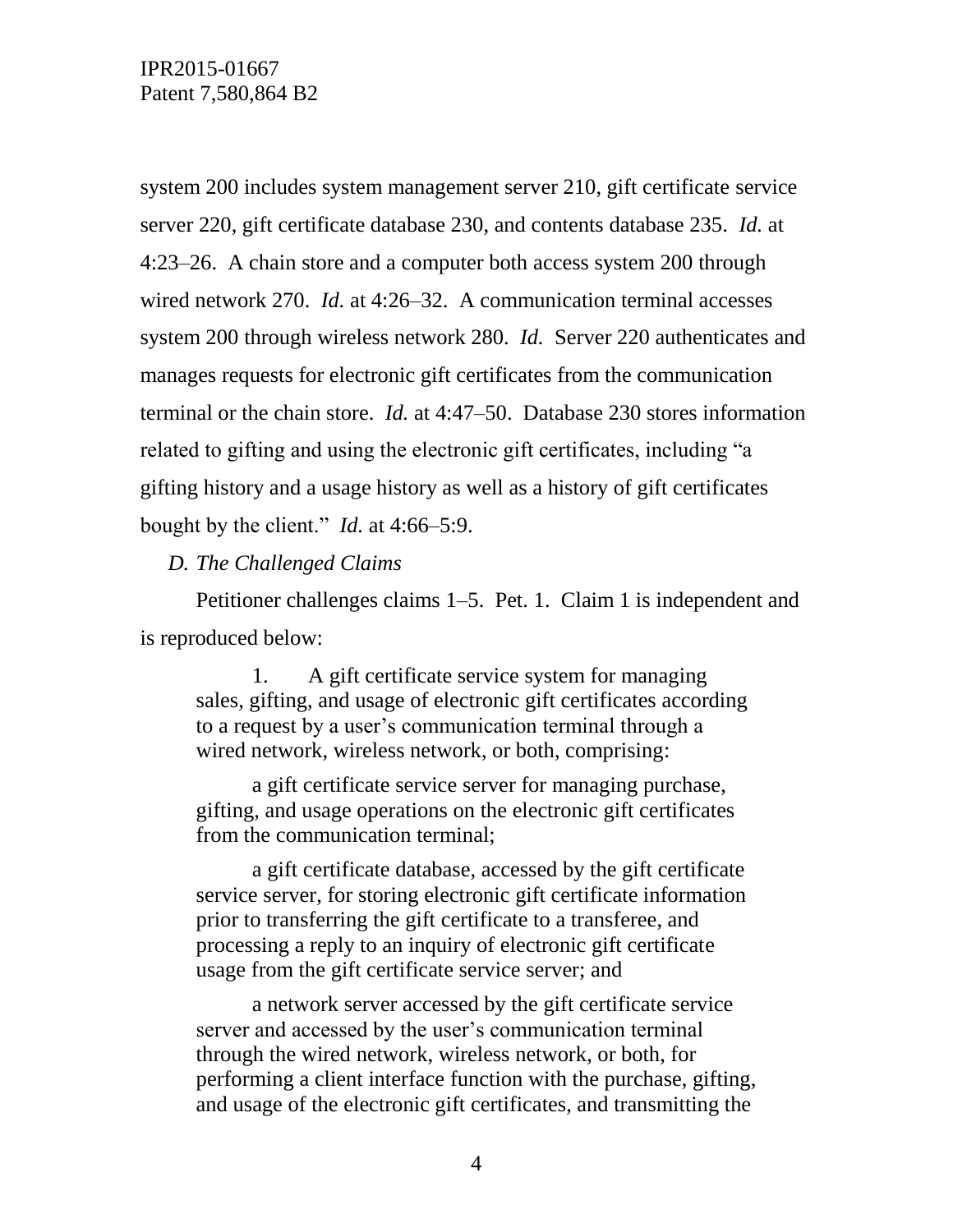user's gift certificate purchase particulars and gift certificate information for usage of the corresponding gift certificate to the communication terminal,

wherein the electronic gift certificate is a multimedia message including barcode data, wherein the network server is responsive to use of the electronic gift certificate occasioned by displaying the barcode data on the communication terminal, and wherein the electronic gift certificate information stored by the gift certificate database includes at least one of a gifting history of the gift certificates or a usage history of the gift certificates.

Ex. 1001, 10:50–11:25.

### II. ANALYSIS

#### *A. Claim Construction*

In an *inter partes* review, claim terms are given their broadest reasonable interpretation in light of the specification in which they appear and the understanding of others skilled in the relevant art. *See* 37 C.F.R. § 42.100(b). Applying that standard, we interpret the claim terms of the '864 patent according to their ordinary and customary meaning in the context of the patent's written description. *See In re Translogic Tech., Inc.*, 504 F.3d 1249, 1257 (Fed. Cir. 2007).

Petitioner proposes explicit constructions for two terms recited by independent claim 1—"gift certificate" (Pet. 6–7) and "multimedia message including barcode data" (*id.* at 7–8). For purposes of this decision, however, we need not address explicitly the construction of these terms.

Petitioner also proposes constructions for all of the limitations of dependent claims 2, 3, and 4 that are written in means-plus-function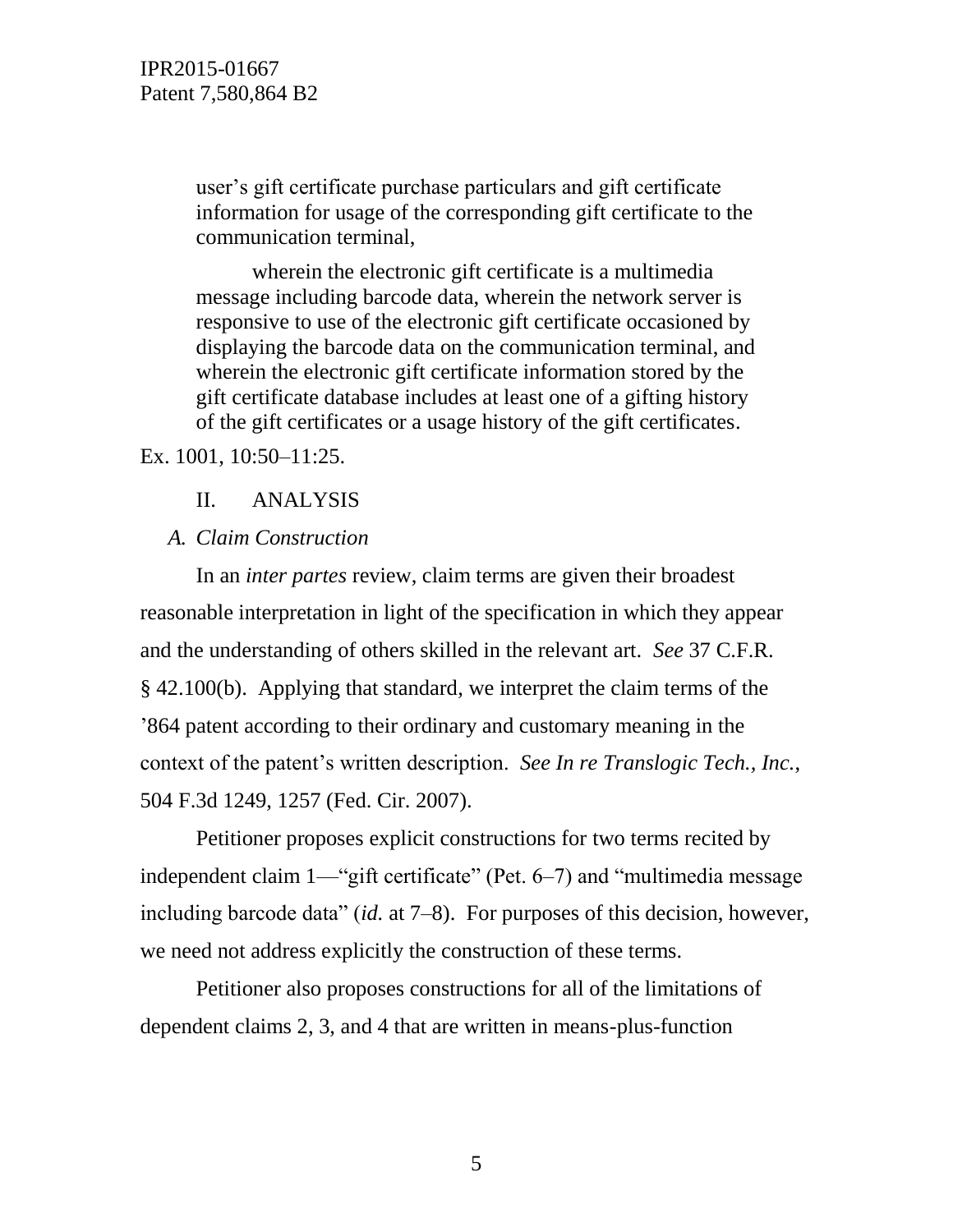$\overline{a}$ 

format—17 limitations total. 4 Pet. 8–17. Petitioner asserts that all 17 limitations are means-plus-function limitations under 35 U.S.C.  $\S 112$ ,  $\P 6<sup>5</sup>$ and identifies specific portions of the '864 patent specification that allegedly describe structure corresponding to the claimed function for each limitation. *Id*.

We agree with Petitioner that the 17 limitations identified by Petitioner as being written in means-plus-function format are governed by 35 U.S.C. § 112, ¶ 6, because they all use the phrase "means for" modified by functional language without being modified by any structure to perform the claimed function. *See Williamson v. Citrix Online, LLC*, 792 F.3d 1339, 1347–48 (Fed. Cir. 2015). The scope of these limitations is, thus, defined by the structure disclosed in the specification plus any equivalents of that structure. *Aristocrat Techs. v. Int'l Game Tech.*, 521 F.3d 1328, 1331 (Fed. Cir. 2008). "The specification must contain sufficient descriptive text by which a person of skill in the field of the invention would 'know and understand what structure corresponds to the means limitation.'" *Typhoon Touch Techs., Inc. v. Dell, INc.*, 659 F.3d 1376, 1383–84 (Fed. Cir. 2011) (quoting *Finisar Corp. v. DirecTV Grp.*, 523 F.3d 1323, 1340 (Fed. Cir. 2008)). Except for a narrow exception concerning functions that are

<sup>4</sup> Petitioner addresses several, very similar limitations together, and therefore groups the 17 means-plus-function limitations into 12 distinct sections. Pet. 8–17.

<sup>&</sup>lt;sup>5</sup> Section 4(c) of the AIA re-designated 35 U.S.C. § 112,  $\P$  1, 2, and 6 as 35 U.S.C. §§ 112(a), (b), and (f). Because the '864 patent has a filing date before September 16, 2012 (effective date), we will refer to the pre-AIA version of 35 U.S.C. § 112.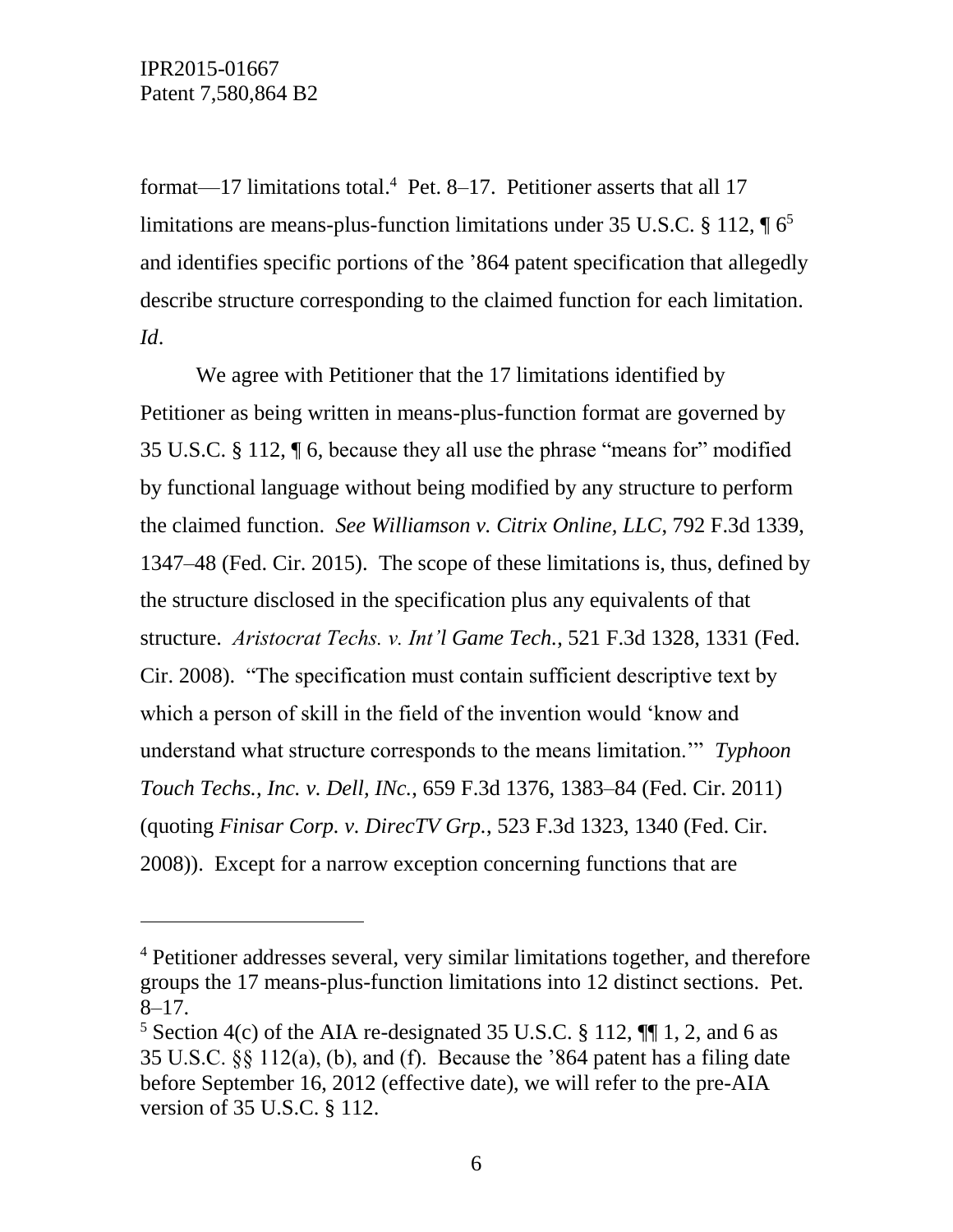"coextensive" with a microprocessor itself, such as "processing" data, "receiving" data, and "storing" data, a computer-implemented means-plusfunction element is indefinite, under  $\S 112$ ,  $\P 2$ , unless the specification discloses the specific algorithm used by the computer to perform the recited function. *EON Corp. IP Holdings LLC v. AT&T Mobility LLC*, 785 F.3d 616, 621 (quoting *In re Katz Interactive Call Processing Patent Litigation*, 639 F.3d 1303, 1316 (Fed. Cir. 2011)).

We are not persuaded that Petitioner has shown that the '864 specification describes an algorithm adequate to provide structure to the corresponding function for all the means-plus-function limitations of claims 2, 3, and 4. For example, claim 2 recites the limitation "means for checking a settlement state of the electronic gift certificate bought by the user." We agree with Petitioner that the claimed function of this limitation is "checking a settlement state of the electronic gift certificate bought by the user" ("the checking function"). Pet. 8–9. We do not, however, agree that Petitioner has pointed to adequate corresponding structure in the '864 specification to support this function. Specifically, Petitioner points to server 220 and settlement manager 221, 223 as shown in Figure 1, and steps S70 and S80 of Figure 2, as providing the required structure. *Id.* at 9. Nothing in the figures themselves, however, clarifies anything other than that servers to accomplish the checking function exist in the system and steps are taken to achieve the checking function during the process shown in Figure 2. Ex. 1001, Fig. 1, Fig. 2 (S70 labeled "Internal settlement exists?," S80 labeled "Process internal settlement"). Neither figure includes "description of the means or steps taken to accomplish the end result." *Function Media, L.L.C. v.*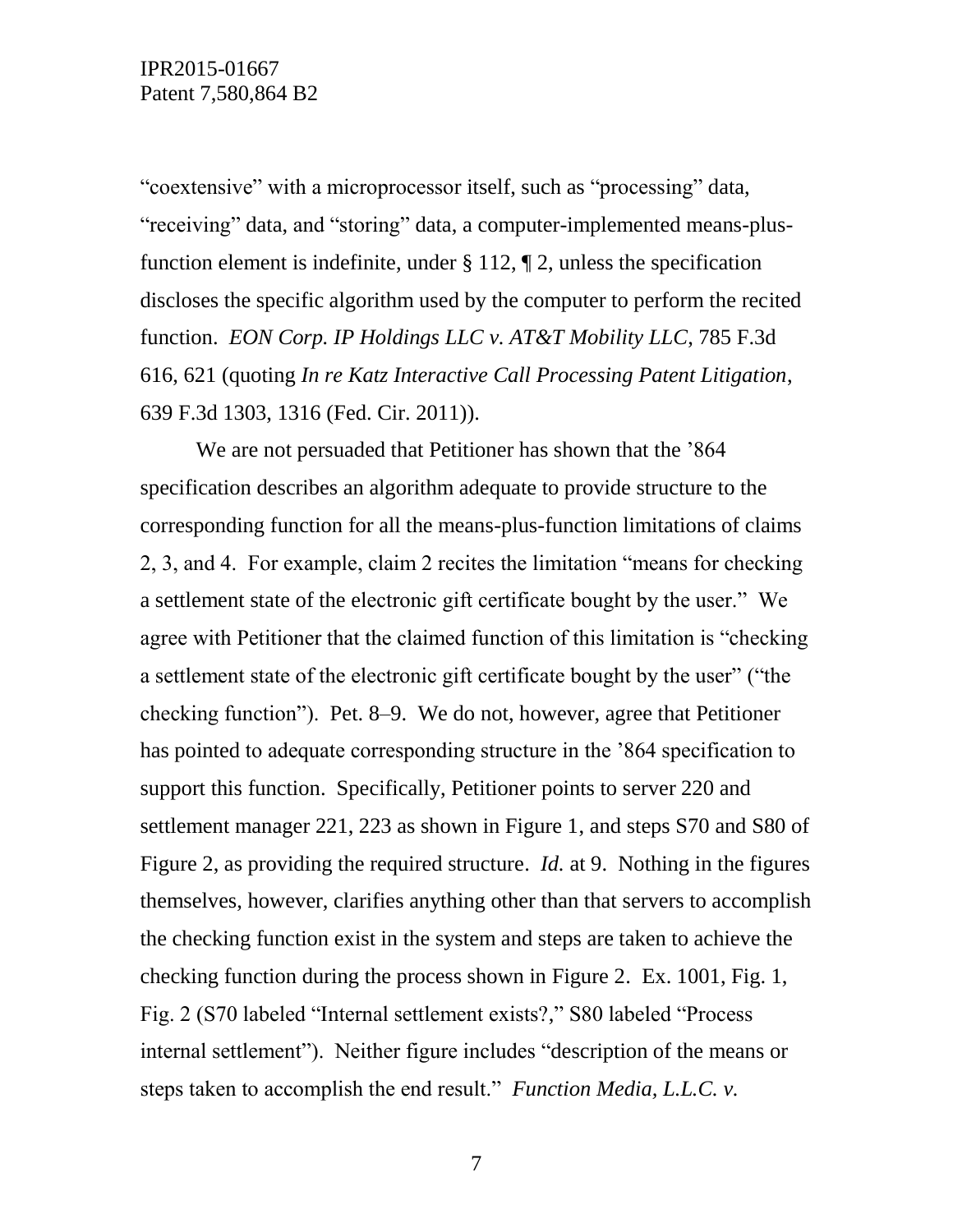*Google, Inc.*, 708 F.3d 1310, 1317 (Fed. Cir. 2013). Petitioner also points to language in the '864 patent as providing structure for the checking function. *Id.* at 9 (citing Ex. 1001, 4:33–37, 4:51–57, 6:13–18). These portions of the '864 specification, like the figures, explain that servers exist in the system (Ex. 1001, 4:33–37) and the servers perform settlement processes, but they contain no explanation of how the servers specifically perform the checking function. For example, the specification states only that the settlement manager 221 "performs internal settlement processes" (*id.* at 4:51–57) and external settlement processes are processed "through the VAN 260 or the KFTC 290" (*id.* at 6:13–18). At most, therefore, Petitioner points to language disclosing "an 'abstraction that describes the function' to be performed." *See Function Media*, 708 F.3d 1310, 1318 (quoting *Blackboard Inc. v. Desire2Learn, Inc.*, 574 F.3d 1371, 1383 (Fed. Cir. 2009)).

Claims 3 and 4 each have at least one limitation with similar problems. For example, claim 3 recites "means for updating the users [sic] gift certificate information, storing the updated information in the gift certificate database together with the transferee's gift certificate information," and claim 4 recites "means for allowing processing of the settlement on the price information when the settlement is possible based on the usage of the gift certificate." We agree with Petitioner's recitation of the functions recited by these limitations. Pet. 14, 16. For reasons similar to those discussed with respect to claim 2 and the checking function, however, we do not agree that Petitioner has pointed to adequate corresponding structure in the '864 specification to support these functions (Pet. 14 (citing Ex. 1001, Fig. 1 (230), 4:66–5:9); Pet. 16 (citing Ex. 1001, Fig. 1 (220, 221,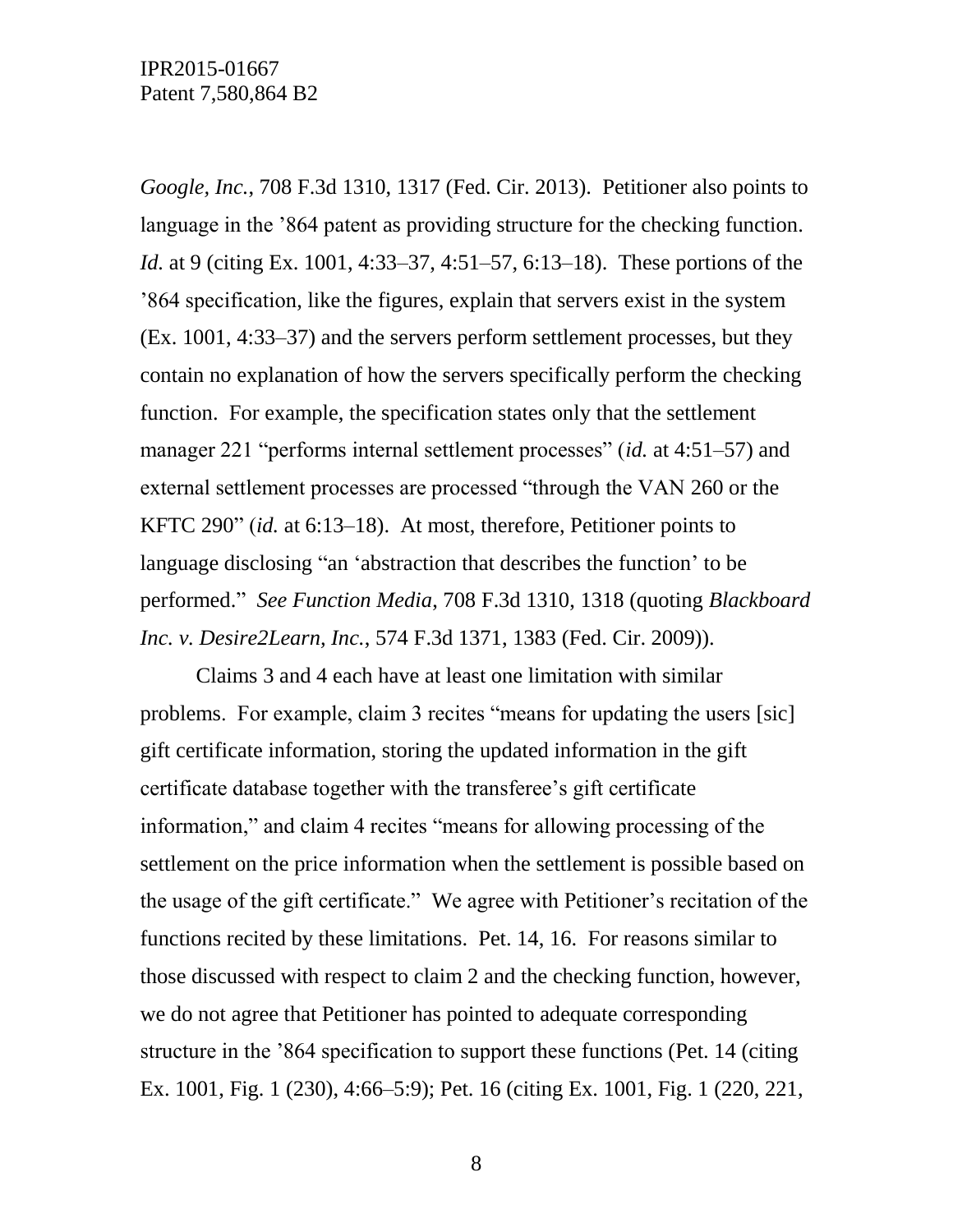223), Fig. 4 (S280), 4:33–37, 4:51–57, 7:20–26)).

*B. Claims 2–4*

Claims 2–4 are written using several means-plus-function limitations. As indicated in the claim construction section above, we are not persuaded that Petitioner has pointed out adequate structure corresponding to at least one of these limitations in each of claims 2, 3, and 4. Because of this deficiency, Petitioner has not properly provided sufficient information for a determination of the scope of these claims and, we cannot conduct the necessary factual inquiry for determining obviousness. *See In re Aoyama*, 656 F.3d 1293, 1298 (Fed. Cir. 2011) (quoting *Enzo Biochem, Inc. v. Applera Corp.*, 599 F.3d 1325, 1332 (Fed. Cir. 2010)) ("[A] claim cannot be both indefinite and anticipated."); *In re Steele*, 305 F.2d 859, 862–63 (CCPA 1962) (reversing the Board's decision of obviousness because it relied on "what at best are speculative assumptions as to the meaning of the claims"). We are unable to conclude, therefore, that there is a reasonable likelihood that Petitioner would prevail in its challenge of claims 2–4.

*C. Claims 1 and 5*

Petitioner asserts that claims 1 and 5 would have been obvious over Stoutenburg and Karas. Pet. 22–51.

Stoutenburg describes methods for configuring point-of-sale ("POS") systems. Ex. 1002, Abstract. Certain embodiments of the POS device are capable of issuing "stored value cards" that "can be gift certificates, phone cards, debit cards, and the like." *Id.* at 13:48–51. The stored value card may include "an identification number, in human readable form, on a magneticstripe, in a bar code, or the like." *Id.* at 22:17–23. Stoutenburg describes the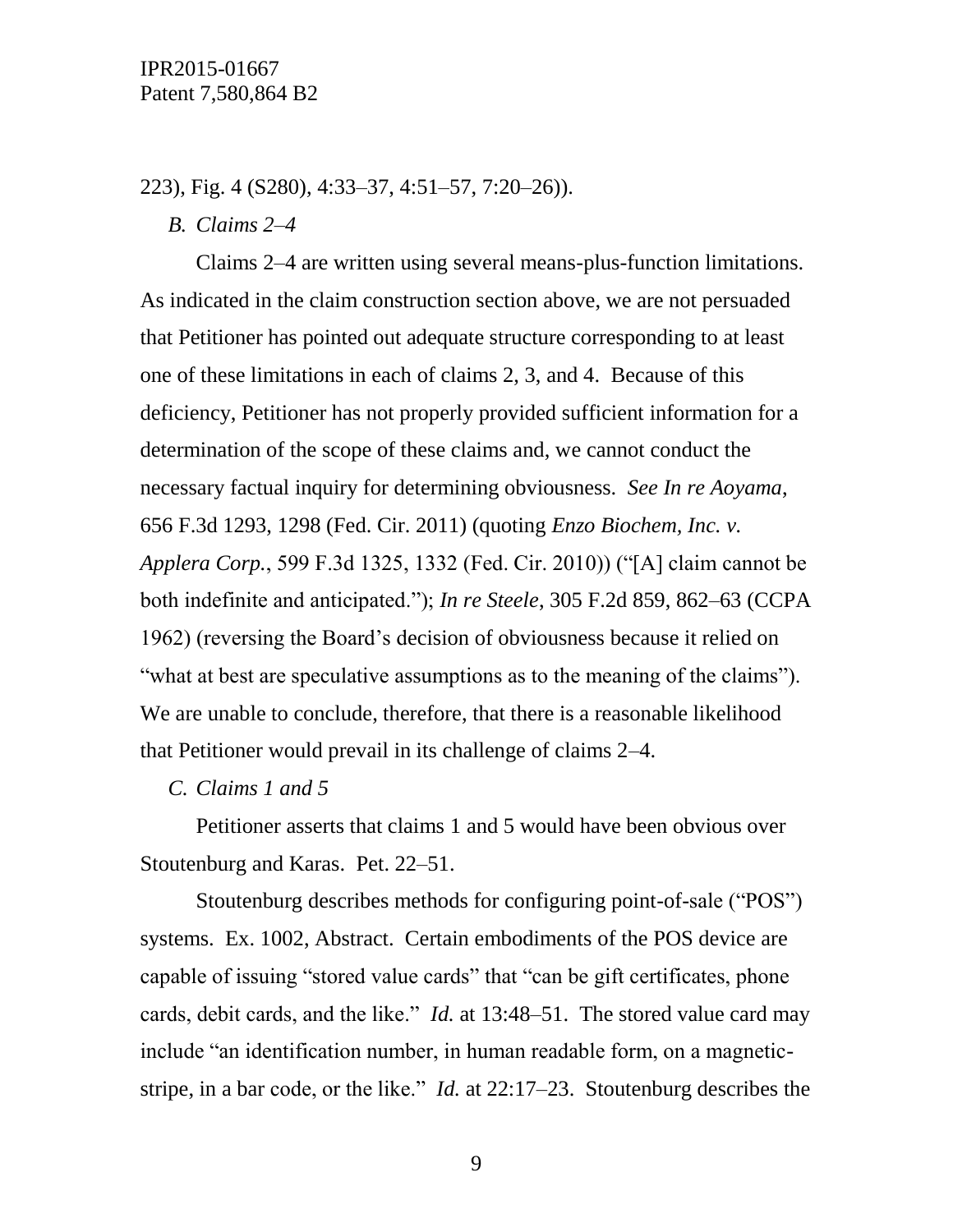use of a database that contains information about the stored value cards, including whether the cards are physical or virtual, card balances, minimums and maximums, and merchant information. *Id.* at 20:62–67. A processing system works in cooperation with this database to permit "information to be updated," which may be received "from a variety of sources," including "through the Internet . . . by any type of computer," "to permit cards to be issued, to permit transactions to occur, and the like." *Id.* at 20:67–21:8. Stoutenburg also describes "transferring value via value transfer system 600." *Id.* at 30:1–6.

Karas is a provisional patent application describing enclosing "branded electronic gift certificates" within electronic greeting cards. Ex. 1004, 5.

For claims 1 and 5, Petitioner primarily relies on Stoutenburg for the allegations of unpatentability. Pet. 22–38, 50–51. Disclosures in Karas appear to be offered as an alternative to the corresponding disclosure of Stoutenburg for certain limitations. *Id.* at 26–28, 50–51. Petitioner, however, never describes how Stoutenburg differs from the claimed subject matter such that a particular teaching of Karas would be relied upon to overcome that deficiency. *Id.* For example, when discussing the preamble of claim 1, Petitioner first spends four pages describing Stoutenburg's system and then adds that "Karas also teaches gifting certificates through use of a 'gift certificate service server,'" followed by a few sentences discussing Karas. Pet. 22–26. Petitioner neglects to explain how it is proposing that a person of ordinary skill would have combined the two different systems. *Id.*

Petitioner's analysis of the limitations of claims 1 and 5 does not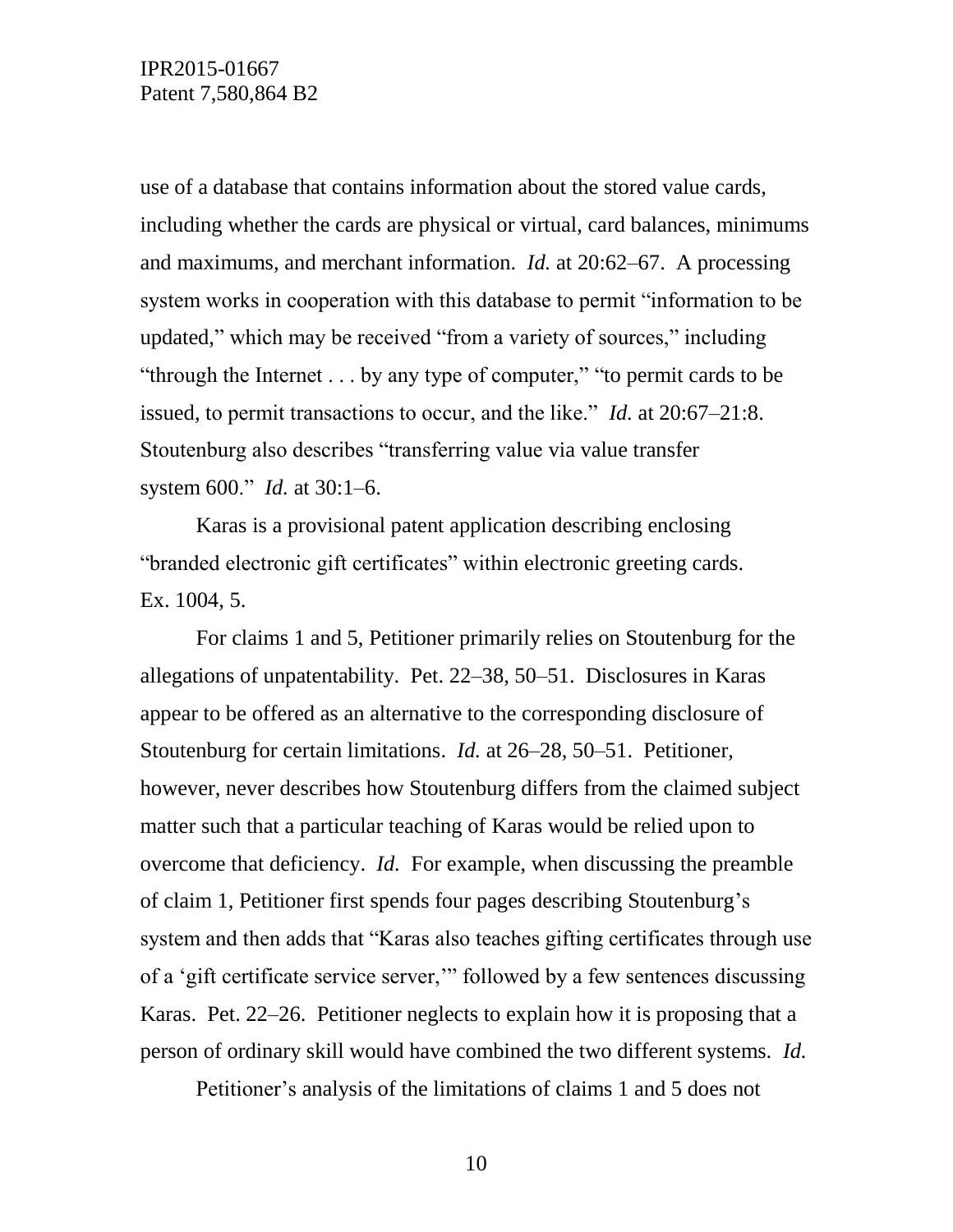l

clarify the situation. For each limitation of claim 1, Petitioner relies mainly on Stoutenburg. *Id.* at 28–38. The only citation to Karas is in reference to the first limitation—"a gift certificate service server for managing purchase gifting, and usage operations on the electronic gift certificates from the communication terminal." *Id.* at 28–29. In the midst of explaining how Stoutenburg discloses each part of this limitation (*id.* at 28–29), Petitioner, without further comment, states that "[s]imilarly, Karas discloses a 'payment enabler' to manage the gifting of electronic gift certificates" (*id.* at 28).<sup>6</sup> For claim 5, the only citation to Karas is that "Karas similarly discloses a database record 'for storing information pertinent to . . . person-to-person payment methods." Pet. 50. Petitioner, however, neglects to explain the relevance of these parallel teachings. We are left to wonder which portion of Karas Petitioner is relying on, and what portion of Stoutenburg that teaching is meant to supplement. Dr. Tygar's testimony, which repeats the arguments in the brief, sheds no further light on the issue. Ex. 1006 ¶¶ 105– 160, 197–202.

Petitioner subsequently states that a person of ordinary skill would have been motivated to combine "the teachings of Stoutenburg with those of Karas" to "learn additional methods that might be used to transfer/gift stored value, particularly with branded electronic gift certificates." *Id.* at 26–27. Because it is unclear, however, which "additional methods" of Karas

<sup>&</sup>lt;sup>6</sup> In the claim chart for claim 1, another limitation—"a gift certificate database . . ."—contains citations to several pages of Karas without any explanation. Pet. 37–38. The section of the Petition discussing this limitation, however, does not mention Karas. *Id.* at 29–30.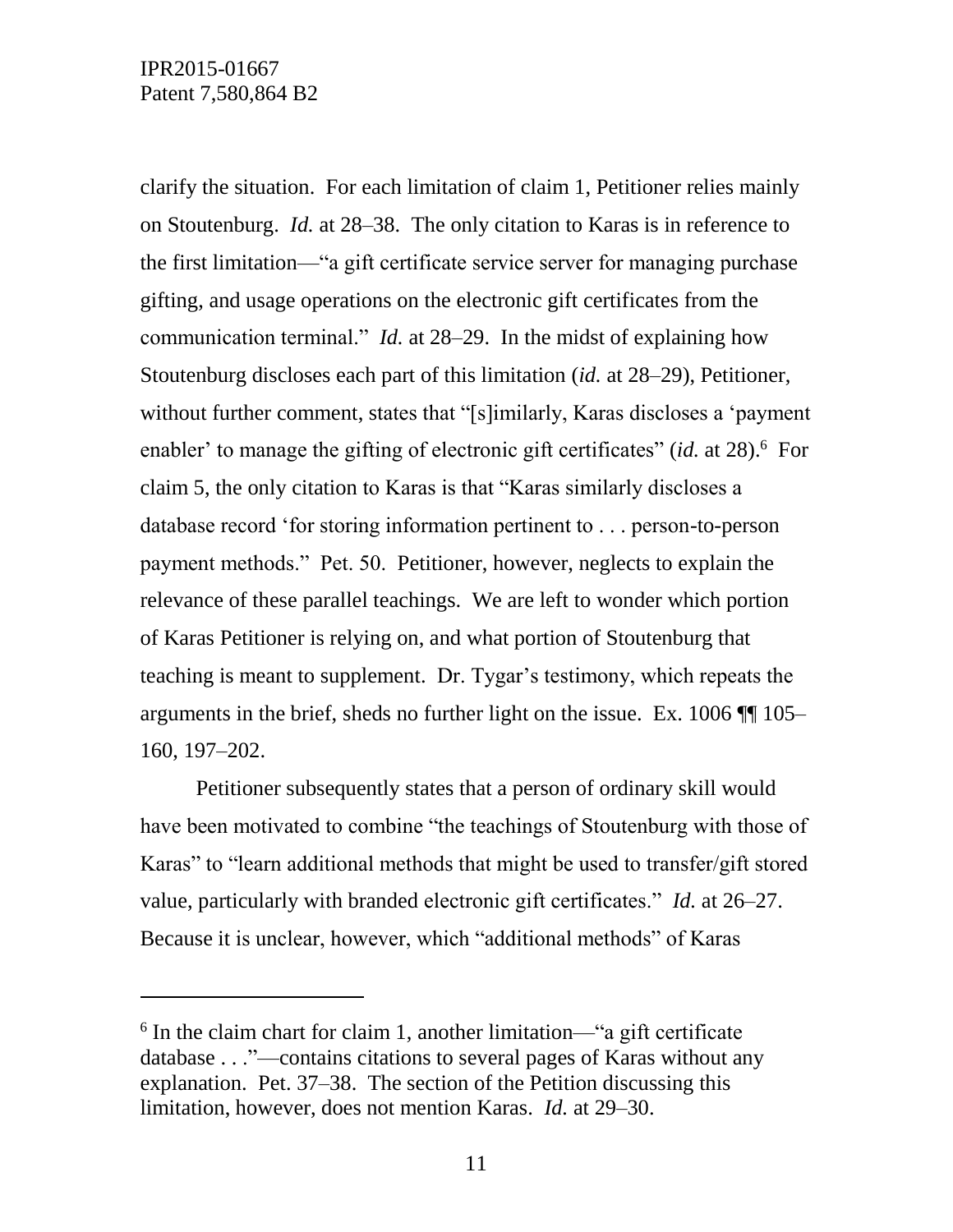Petitioner is relying on to supplement the teachings of Stoutenburg and how such teachings would have been used by a skilled artisan, this statement, by itself, does not provide an adequate rationale for combining the cited teachings. It certainly does not provide a sufficiently "articulated reasoning with some rational underpinning to support the legal conclusion of obviousness." *KSR*, 550 U.S. at 418 (quoting *In re Kahn*, 441 F.3d 977, 988 (Fed. Cir. 2006)).

In support of its assertion that a person of ordinary skill would have combined the two references, Petitioner points to language in Stoutenburg stating that "it should be recognized that the preceding stored value card examples are merely illustrative and that a number of modifications to the examples are possible. For example, such stored value card processes can be used in conjunction with a value transfer system, where the value transfer system effectuates payment for a purchased stored value card." Pet. 27 (quoting Ex. 1002, 28:6–12). Petitioner does not explain why this language would inspire a person of ordinary skill to look to Karas or which portions of Karas, specifically, that person would be interested in. Instead, the quoted language follows a detailed description of an embodiment using a "phone card system" and introduces a paragraph describing various alternative systems, such as including multiple function central controls. Ex. 1001, 27:56–28:25. This language, therefore, does not, by itself, make plain why a person of ordinary skill would look to Karas to learn "additional methods that might be used to transfer/gift stored value." In sum, Petitioner does not explain *how* or *why* a person of ordinary skill would have combined the teachings of Stoutenburg and Karas. *See KSR*, 550 U.S. at 418 ("Often, it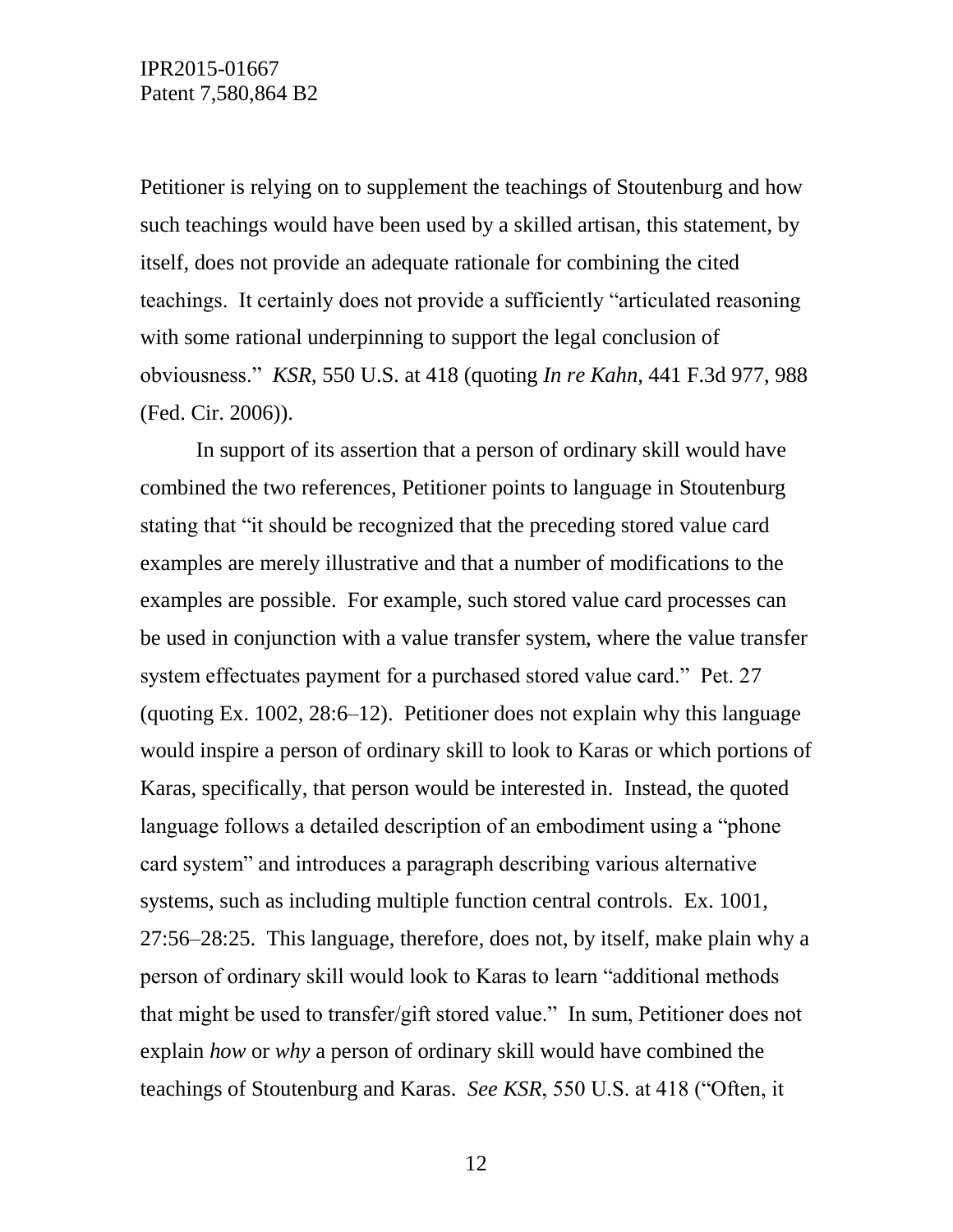will be necessary for a court to . . . determine whether there was an apparent reason to combine the known elements in the fashion claimed by the patent at issue."). We are, therefore, not persuaded that Petitioner has demonstrated a reasonable likelihood that it would prevail on the ground that claims 1 and 5 are unpatentable over Stoutenburg and Karas.

#### III. CONCLUSION

For the foregoing reasons, based on the information presented in the Petition, we are not persuaded that there is a reasonable likelihood that Petitioner would prevail in showing unpatentability of claims 1–5 of the '864 patent. We, therefore, decline to institute *inter partes* review as to any of the challenged claims. 37 C.F.R. § 42.108.

### IV. ORDER

It is ordered that the Petition is *denied* as to all challenged claims, and no trial is instituted.